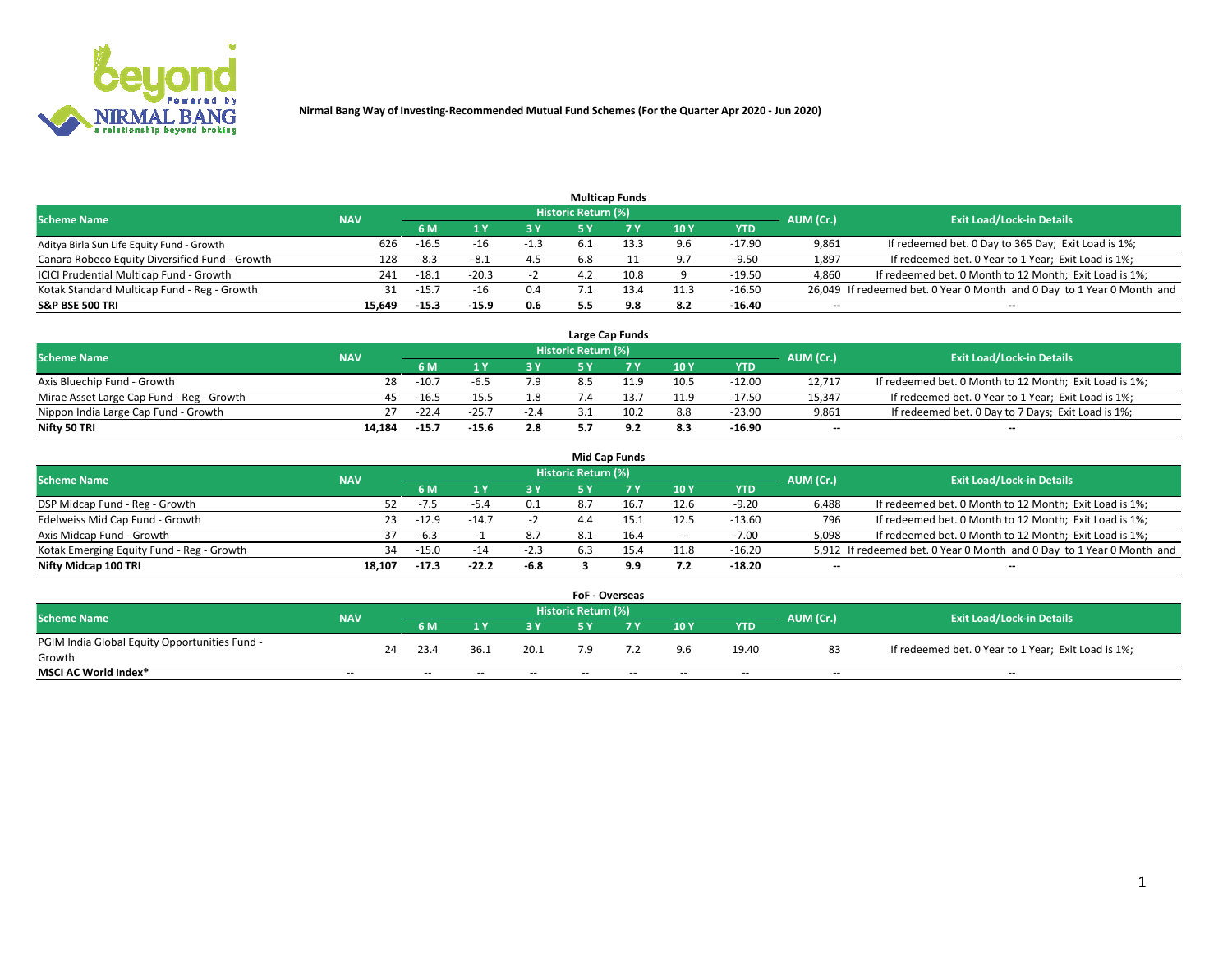

| Large & Midcap                                   |            |         |         |        |                     |      |      |            |           |                                                        |  |  |
|--------------------------------------------------|------------|---------|---------|--------|---------------------|------|------|------------|-----------|--------------------------------------------------------|--|--|
| <b>Scheme Name</b>                               | <b>NAV</b> |         |         |        | Historic Return (%) |      |      |            | AUM (Cr.) | <b>Exit Load/Lock-in Details</b>                       |  |  |
|                                                  |            | 6 M     |         | 2 V    |                     |      | 10Y  | <b>YTD</b> |           |                                                        |  |  |
| Canara Robeco Emerging Equities - Growth         | 86         | $-9.7$  | -10.9   | 0.5    |                     | 19.4 | 15.5 | $-11.20$   | 4,846     | If redeemed bet. 0 Year to 1 Year; Exit Load is 1%;    |  |  |
| Invesco India Growth Opportunities Fund - Growth | 31         | $-14.6$ | -11.9   | 2.9    |                     | 12.2 | 10.2 | $-15.40$   | 2,282     | If redeemed bet. 0 Year to 1 Year; Exit Load is 1%;    |  |  |
| Sundaram Large and Mid Cap Fund - Reg - Growth   | 30         | $-19.6$ | $-17.3$ | 0.3    |                     |      | 8.3  | -19.90     | 1,013     | If redeemed bet. 0 Month to 12 Month; Exit Load is 1%; |  |  |
| Principal Emerging Bluechip Fund - Growth        | 94         | $-11.1$ | $-11.3$ | $-0.3$ |                     | 16.4 | 12.4 | $-12.70$   | 1,822     | If redeemed bet. 0 Day to 365 Days; Exit Load is 1%;   |  |  |
| NIFTY Large Midcap 250 TRI                       | 6.237      | $-14.8$ | $-16.1$ | $-0.3$ |                     | 11.0 | 9.1  | $-15.90$   | $- -$     | $- -$                                                  |  |  |

| <b>Focused Funds</b>             |            |         |         |     |                     |      |            |            |           |                                                        |  |
|----------------------------------|------------|---------|---------|-----|---------------------|------|------------|------------|-----------|--------------------------------------------------------|--|
| <b>Scheme Name</b>               | <b>NAV</b> |         |         |     | Historic Return (%) |      |            |            | AUM (Cr.) | <b>Exit Load/Lock-in Details</b>                       |  |
|                                  |            | 6 M     |         |     |                     |      | 10Y        | <b>YTD</b> |           |                                                        |  |
| Axis Focused 25 Fund - Growth    | 26         | $-13.5$ |         |     | 8.6                 |      | $\sim$ $-$ | $-14.50$   | 9,493     | If redeemed bet. 0 Month to 12 Month; Exit Load is 1%; |  |
| SBI Focused Equity Fund - Growth | 134        | $-11.$  |         | 6.4 |                     | 13.2 | 14.3       | $-12.60$   | 7,968     | If redeemed bet. 0 Year to 1 Year; Exit Load is 1%;    |  |
| <b>S&amp;P BSE 500 TRI</b>       | 15,649     | $-15.3$ | $-15.9$ | 0.6 |                     | 9.8  | 8.2        | $-16.40$   | $- -$     | $-$                                                    |  |

|                                             |            |         |         |                     | <b>Small Cap Funds</b> |                 |          |                          |                                                     |
|---------------------------------------------|------------|---------|---------|---------------------|------------------------|-----------------|----------|--------------------------|-----------------------------------------------------|
| <b>Scheme Name</b>                          | <b>NAV</b> |         |         | Historic Return (%) |                        |                 |          | AUM (Cr.)                | <b>Exit Load/Lock-in Details</b>                    |
|                                             |            | 6 M     |         | 3 Y                 |                        | 10 <sub>Y</sub> | YTD      |                          |                                                     |
| HDFC Small Cap Fund - Growth                | 30         | $-21.6$ | $-31.4$ | $-6.2$              | 10.2                   | 8.2             | $-22.00$ | 6,835                    | If redeemed bet. 0 Year to 1 Year; Exit Load is 1%; |
| L&T Emerging Businesses Fund - Reg - Growth | 18         | $-22.6$ | $-27.9$ | $-9.2$              | $- -$                  | $\sim$ $-$      | $-23.00$ | 4,268                    | If redeemed bet. 0 Year to 1 Year; Exit Load is 1%; |
| SBI Small Cap Fund - Growth                 | 47         | $-12.6$ | $-11.3$ |                     | 20.8                   | 16.3            | $-12.30$ | 3,280                    | If redeemed bet. 0 Year to 1 Year; Exit Load is 1%; |
| Nifty Smallcap 100 TRI                      | 5.283      | $-24.8$ | -33.8   | $-15.4$             |                        | 3.2             | $-26.30$ | $\overline{\phantom{a}}$ | $-$                                                 |

| ELSS Schemes (Tax Saving u/s 80-C) |  |
|------------------------------------|--|
|------------------------------------|--|

|       |            |         |      |       |                     |            |            |        | <b>Exit Load/Lock-in Details</b> |
|-------|------------|---------|------|-------|---------------------|------------|------------|--------|----------------------------------|
|       | 6 M        | 1 Y     | 73 V |       |                     | 10Y        | <b>YTD</b> |        |                                  |
| 29    | $-11.9$    | $-10.9$ |      | 6.5   | 13.8                | 10.1       | $-11.60$   | 9,372  | Nil                              |
| 43    | -11.0      | $-7.9$  | 5.6  | .b    |                     | 14.7       | $-12.80$   | 19,632 | Nil                              |
| 62    | -8.0       | $-9.6$  | -4.1 | 6.6   | 11.5                | 9.9        | $-9.60$    | 941    | Nil                              |
| 47    | $-11.7$    | $-10.8$ | 2.6  | 6.1   | 13.2                | 11.4       | $-12.80$   | 930    | Nil                              |
| 16    | $-15.2$    | $-12.8$ | 3.1  | $- -$ | --                  | $\sim$ $-$ | $-16.20$   | 3,184  | Nil                              |
| 5,095 | $-15.1$    | $-15$   | 1.6  | 5.8   | 9.9                 | 8.5        | $-16.20$   | $- -$  | --                               |
|       | <b>NAV</b> |         |      |       | Historic Return (%) |            |            |        | AUM (Cr.)                        |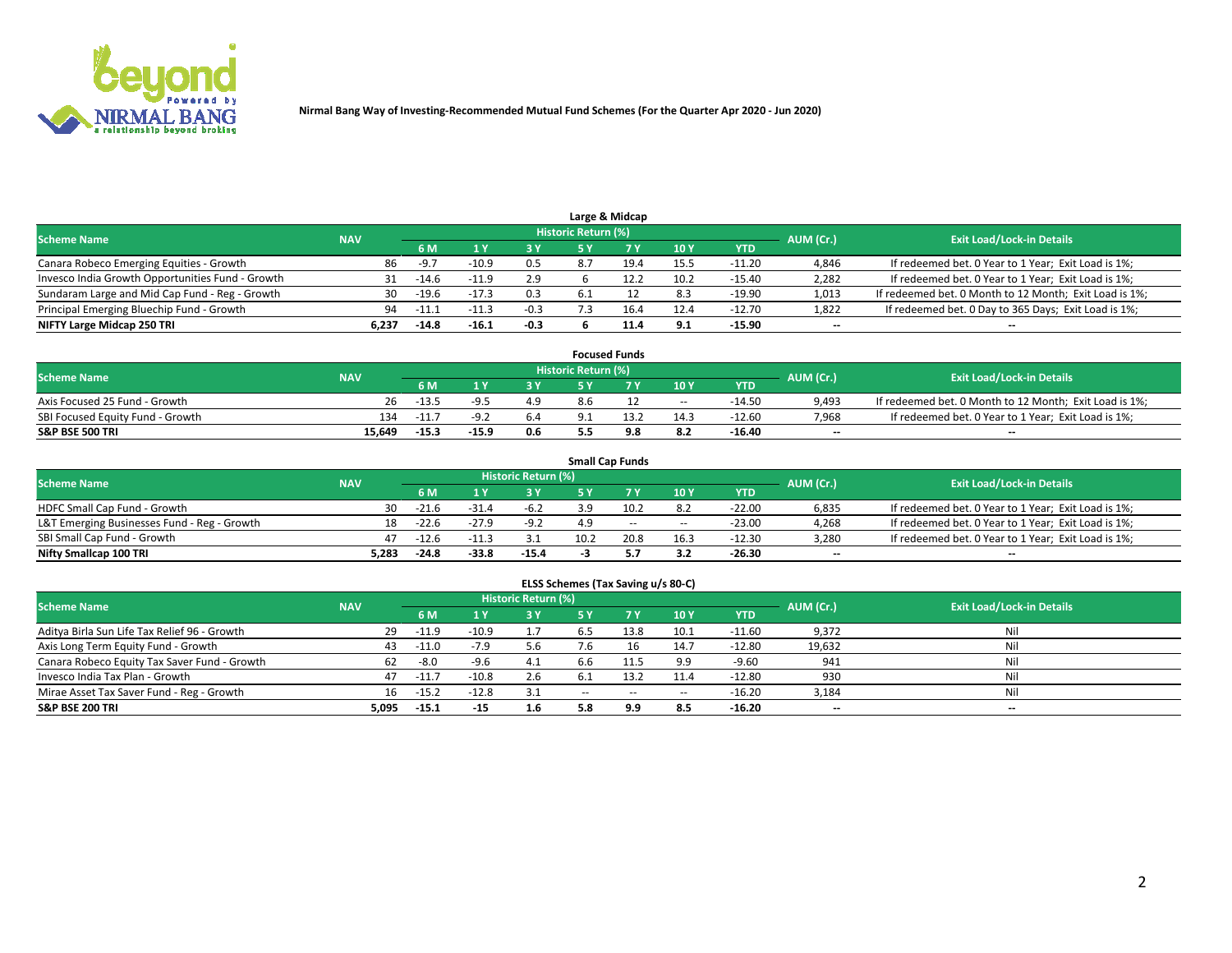

## **6 M 1 Y 3 Y 5 Y 7 Y 10 Y YTD** Kotak India EQ Contra Fund - Reg - Growth <br>
46 -16.4 -16.2 2.2 5.6 9.8 8.4 -17.30 726 If redeemed bet. 0 Year 0 Month and 0 Day to 1 Year 0 Month and Invesco India Contra Fund - Growth **43** -10.8 -12.2 2.8 7.5 15.1 11.1 -11.90 4,274 If redeemed bet. 0 Year to 1 Year; Exit Load is 1%; UTI Value Opportunities Fund - Growth **55 -12.8** -12.8 -12.3 0.7 3.1 8.2 8.8 -14.70 3,763 If redeemed bet. 0 Year to 1 Year; Exit Load is 1%; Nippon India Value Fund - Growth **61 -17.1** -19.9 -1.9 3.8 10.2 8 -18.30 2,463 If redeemed bet. 0 Year to 1 Year; Exit Load is 1%; **S&P BSE 500 TRI 15,649 -15.3 -15.9 0.6 5.5 9.8 8.2 -16.40 -- -- Contra/Value Fund Exit Load/Lock-in Details**<br>1Y 3Y 5Y 7Y 10Y YTD AUM (Cr.) Exit Load/Lock-in Details **Scheme Name NAV AUM (Cr.) NAV AUM (Cr.) NAV AUM (Cr.) AUM (Cr.) AUM (Cr.) AUM (Cr.)**

|                                                        |            |                |         |                            |       | Sector/Thematic |            |            |           |                                                               |
|--------------------------------------------------------|------------|----------------|---------|----------------------------|-------|-----------------|------------|------------|-----------|---------------------------------------------------------------|
| <b>Scheme Name</b>                                     | <b>NAV</b> |                |         | <b>Historic Return (%)</b> |       |                 |            |            | AUM (Cr.) | <b>Exit Load/Lock-in Details</b>                              |
|                                                        |            | 6 <sub>M</sub> | 1 Y     | 3Y                         | 5 Y   |                 | 10Y        | <b>YTD</b> |           |                                                               |
| Canara Robeco Consumer Trends Fund - Reg -<br>Growth   | 38         | $-9.7$         | $-5.3$  | 4.8                        | 8.9   | 13              | 12.3       | $-10.50$   | 351       | If redeemed bet. 0 Year to 1 Year; Exit Load is 1%;           |
| Mirae Asset Great Consumer Fund - Growth               | 31         | $-15.7$        | $-10.6$ | 3.7                        |       | 12.9            | $\sim$ $-$ | $-15.80$   | 865       | If redeemed bet. 0 Year to 1 Year; Exit Load is 1%;           |
| <b>ICICI Prudential Technology Fund - Growth</b>       | 53.        | $-5.4$         | $-10.1$ | 9.1                        |       | 15.1            | 13.5       | $-8.60$    | 349       | If redeemed bet. 0 Day to 15 Day; Exit Load is 1%;            |
| Nippon India Pharma Fund - Growth                      | 188        | 24.9           | 29.7    | 14.9                       | 7.5   | 14.8            | 14.1       | 23.70      | 2.851     | If redeemed bet. 0 Month and 0 Day to 1 Month and 0 Day; Exit |
| BNP Paribas India Consumption Fund - Reg - Growth      | 12         | $-5.3$         | 0.5     | $\overline{\phantom{a}}$   | $- -$ | $- -$           | $\sim$ $-$ | $-6.80$    | 491       | If redeemed bet. 0 Month to 12 Month; Exit Load is 1%;        |
| ICICI Prudential Banking and Financial Services Fund - | 45         | د.35-          |         | $-7.6$                     | 4.5   | 10.6            | 11.1       | $-35.80$   |           |                                                               |
| Retail - Growth                                        |            |                | $-35.6$ |                            |       |                 |            |            | 2,716     | If redeemed bet. 0 Day to 15 Day; Exit Load is 1%;            |
| <b>S&amp;P BSE 500 TRI</b>                             | 15.649     | $-15.3$        | $-15.9$ | 0.6                        | 5.5   | 9.8             | 8.2        | $-16.40$   | --        | --                                                            |

| <b>Dynamic Asset Allocation Funds</b>                      |            |         |        |                     |      |           |            |            |           |                                                          |  |  |
|------------------------------------------------------------|------------|---------|--------|---------------------|------|-----------|------------|------------|-----------|----------------------------------------------------------|--|--|
| <b>Scheme Name</b>                                         | <b>NAV</b> |         |        | Historic Return (%) |      |           |            |            | AUM (Cr.) | <b>Exit Load/Lock-in Details</b>                         |  |  |
|                                                            |            | 6 M     |        | 3 Y                 | 75 Y | <b>7Y</b> | 10Y        | <b>YTD</b> |           |                                                          |  |  |
| ICICI Prudential Balanced Advantage Fund - Reg -<br>Growth | 35         | $-8.2$  | $-4.7$ | 3.8                 | 6.4  | 10.5      | 10.6       | $-9.20$    | 24,834    | If redeemed bet. 0 Year to 1 Year; Exit Load is 1%;      |  |  |
| Invesco India Dynamic Equity Fund - Growth                 | 28         | -8.2    | -h     | 2.2                 | 5.4  | 10.5      |            | $-8.00$    | 737       | If redeemed bet. 0 Month to 3 Month; Exit Load is 0.25%; |  |  |
| Nippon India Balanced Advantage Fund - Growth              | 86         | $-8.3$  | $-7.9$ | 1.8                 | 5.3  | 9.9       | 9          | $-9.20$    | 2,682     | If redeemed bet. 0 Month to 12 Month; Exit Load is 1%;   |  |  |
| HDFC Balanced Advantage Fund - Growth                      | 166        | $-16.9$ | $-20$  | $-0.3$              | 5.2  | 9.3       | 7.8        | $-17.90$   | 35,118    | If redeemed bet. 0 Year to 1 Year; Exit Load is 1%;      |  |  |
| SBI Dynamic Asset Allocation Fund - Reg - Growth           | 12         | $-9.7$  | $-7.8$ | 1.1                 | 4.8  | $- -$     | $\sim$ $-$ | $-10.80$   | 574       | If redeemed bet. 0 Month to 12 Month; Exit Load is 1%;   |  |  |
| NIFTY 50 Hybrid Composite Debt 65:35 Index                 | 9,716      | $-7.2$  | $-5.2$ | 5.4                 | 7.3  | 9.3       | 8.8        | $-8.00$    | $- -$     | $- -$                                                    |  |  |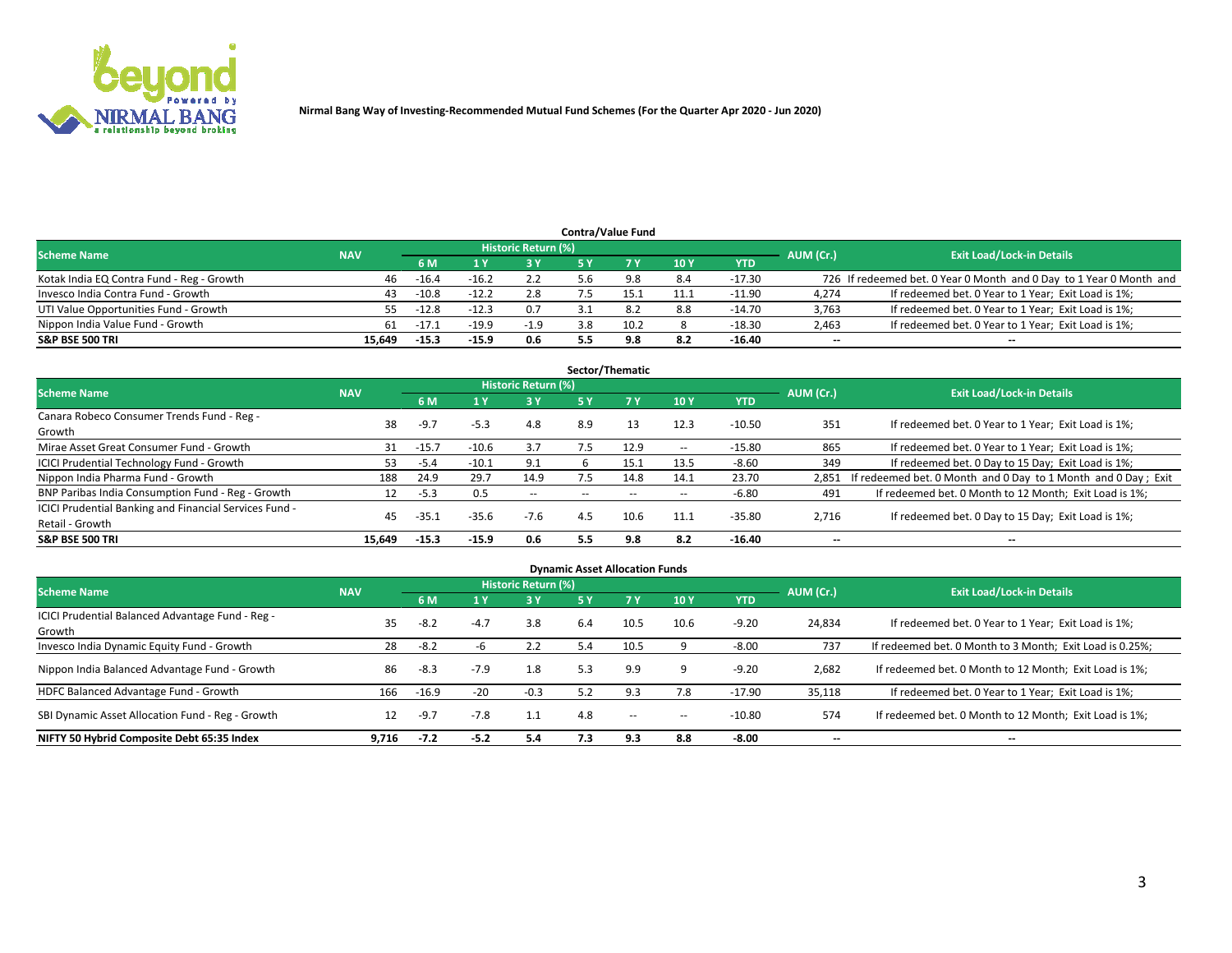

| <b>Hybrid Aggressive</b>                        |            |         |        |                     |        |       |                          |            |                          |                                                        |  |  |
|-------------------------------------------------|------------|---------|--------|---------------------|--------|-------|--------------------------|------------|--------------------------|--------------------------------------------------------|--|--|
| <b>Scheme Name</b>                              | <b>NAV</b> |         |        | Historic Return (%) |        |       |                          |            | AUM (Cr.)                | <b>Exit Load/Lock-in Details</b>                       |  |  |
|                                                 |            | 6 M     |        | 73 Y                | 5 Y    |       | 10Y                      | <b>YTD</b> |                          |                                                        |  |  |
| ICICI Prudential Equity & Debt Fund - Growth    | 121        | $-12.1$ | -12.1  | 0.7                 | b.1    |       | 11.3                     | $-13.80$   | 17,696                   | If redeemed bet. 0 Year to 1 Year; Exit Load is 1%;    |  |  |
| Mirae Asset Hybrid - Equity Fund - Reg - Growth | 14         | $-10.4$ | -8.8   | 3.6                 | $\sim$ | $- -$ | $\overline{\phantom{a}}$ | $-11.50$   | 3,314                    | If redeemed bet. 0 Year to 1 Year; Exit Load is 1%;    |  |  |
| SBI Equity Hybrid Fund - Growth                 | 129        | $-10.8$ | $-1$   | 4.6                 | 6.8    |       | 10.4                     | $-11.50$   | 29,106                   | If redeemed bet. 0 Month to 12 Month; Exit Load is 1%; |  |  |
| Canara Robeco Equity Hybrid Fund - Growth       | 159        | -4.6    | $-2.8$ | 4.9                 |        |       | 10.9                     | $-5.60$    | 2,912                    | If redeemed bet. 0 Year to 1 Year; Exit Load is 1%;    |  |  |
| NIFTY 50 Hybrid Composite Debt 65:35 Index      | 9.716      | $-7.2$  | $-5.2$ | 5.4                 | 7.3    | 9.3   | 8.8                      | $-8.00$    | $\overline{\phantom{a}}$ | $\overline{\phantom{a}}$                               |  |  |

| <b>Arbitrage Fund</b>                      |            |     |     |  |                     |     |  |           |            |           |                                                          |  |  |  |
|--------------------------------------------|------------|-----|-----|--|---------------------|-----|--|-----------|------------|-----------|----------------------------------------------------------|--|--|--|
| <b>Scheme Name</b>                         | <b>NAV</b> |     |     |  | Historic Return (%) |     |  |           |            | AUM (Cr.) | <b>Exit Load/Lock-in Details</b>                         |  |  |  |
|                                            |            |     | 1 M |  | 6 M                 | 1 V |  | <b>3Y</b> | <b>YTD</b> |           |                                                          |  |  |  |
| IDFC Arbitrage Fund - Reg - Growth         |            |     | 2.b |  |                     |     |  | 5.9       | 4.80       | 6.607     | If redeemed bet. 0 Month to 1 Month; Exit Load is 0.25%; |  |  |  |
| Kotak Equity Arbitrage Fund - Reg - Growth |            | 28. |     |  |                     |     |  | 0.1       | 5.70       | 12.043    | If redeemed bet. 0 Day to 30 Day; Exit Load is 0.25%;    |  |  |  |
| Nippon India Arbitrage Fund - Growth       |            | 20. | 4.0 |  |                     |     |  | 6.2       | 5.60       | 7.068     | If redeemed bet. 0 Month to 1 Month; Exit Load is 0.25%; |  |  |  |

| <b>Equity Saver</b>                      |            |  |     |       |                     |     |       |                          |            |           |                                                                       |  |  |  |
|------------------------------------------|------------|--|-----|-------|---------------------|-----|-------|--------------------------|------------|-----------|-----------------------------------------------------------------------|--|--|--|
| <b>Scheme Name</b>                       | <b>NAV</b> |  |     |       | Historic Return (%) |     |       |                          |            | AUM (Cr.) | <b>Exit Load/Lock-in Details</b>                                      |  |  |  |
|                                          |            |  | 6 M |       | ט כ                 |     |       | 10Y                      | <b>YTD</b> |           |                                                                       |  |  |  |
| Axis Equity Saver Fund - Reg - Growth    |            |  | -h. |       |                     | $-$ | $-$   | $- -$                    | $-6.20$    |           | If redeemed bet. 0 Month to 12 Month; Exit Load is 1%;                |  |  |  |
| Kotak Equity Savings Fund - Reg - Growth |            |  |     |       |                     | b.4 | $- -$ | $\sim$ $-$               | $-2.90$    |           | 1,492 If redeemed bet. 0 Year 0 Month and 0 Day to 1 Year 0 Month and |  |  |  |
| CRISIL Hybrid 50+50 - Moderate Index*    | $- -$      |  | $-$ | $- -$ | $- -$               | $-$ | $-$   | $\overline{\phantom{a}}$ | $- -$      | $- -$     | $- -$                                                                 |  |  |  |

| <b>Liquid Funds</b>                 |                          |                |           |                     |              |     |            |                 |           |                                  |  |  |  |  |
|-------------------------------------|--------------------------|----------------|-----------|---------------------|--------------|-----|------------|-----------------|-----------|----------------------------------|--|--|--|--|
| <b>Scheme Name</b>                  | <b>NAV</b>               |                |           | Historic Return (%) |              |     | <b>YTM</b> | Avg             | AUM (Cr.) | <b>Exit Load/Lock-in Details</b> |  |  |  |  |
|                                     |                          | 1 <sub>W</sub> | <b>2W</b> | 1 <sub>M</sub>      | в м          | 1 Y |            | <b>Maturity</b> |           |                                  |  |  |  |  |
| Axis Liquid Fund - Growth           | 2,214                    |                | 3.h       | 4.8                 |              |     | 4.63       | 0.11            | 25,860    | *Ref Footnote                    |  |  |  |  |
| IDFC Cash Fund - Reg - Growth       | 2,411                    | 2.6            |           | 4.4                 |              |     | 4.38       | 0.10            | 11,992    | *Ref Footnote                    |  |  |  |  |
| Mahindra Liquid Fund - Reg - Growth | 1,294                    | 3.2            | 3.9       | 4.8                 | $\mathbf{A}$ |     | 4.97       | 0.09            | 2,280     | *Ref Footnote                    |  |  |  |  |
| Kotak Liquid Fund - Reg - Growth    | 4,034                    | 2.3            |           | 4.6                 |              |     | 4.54       | 0.11            | 27,398    | *Ref Footnote                    |  |  |  |  |
| <b>CRISIL Liquid Fund Index</b>     | $\overline{\phantom{a}}$ | 3.3            |           | 5.3                 | 5.4          |     | $- -$      | $- -$           | $-$       | $- -$                            |  |  |  |  |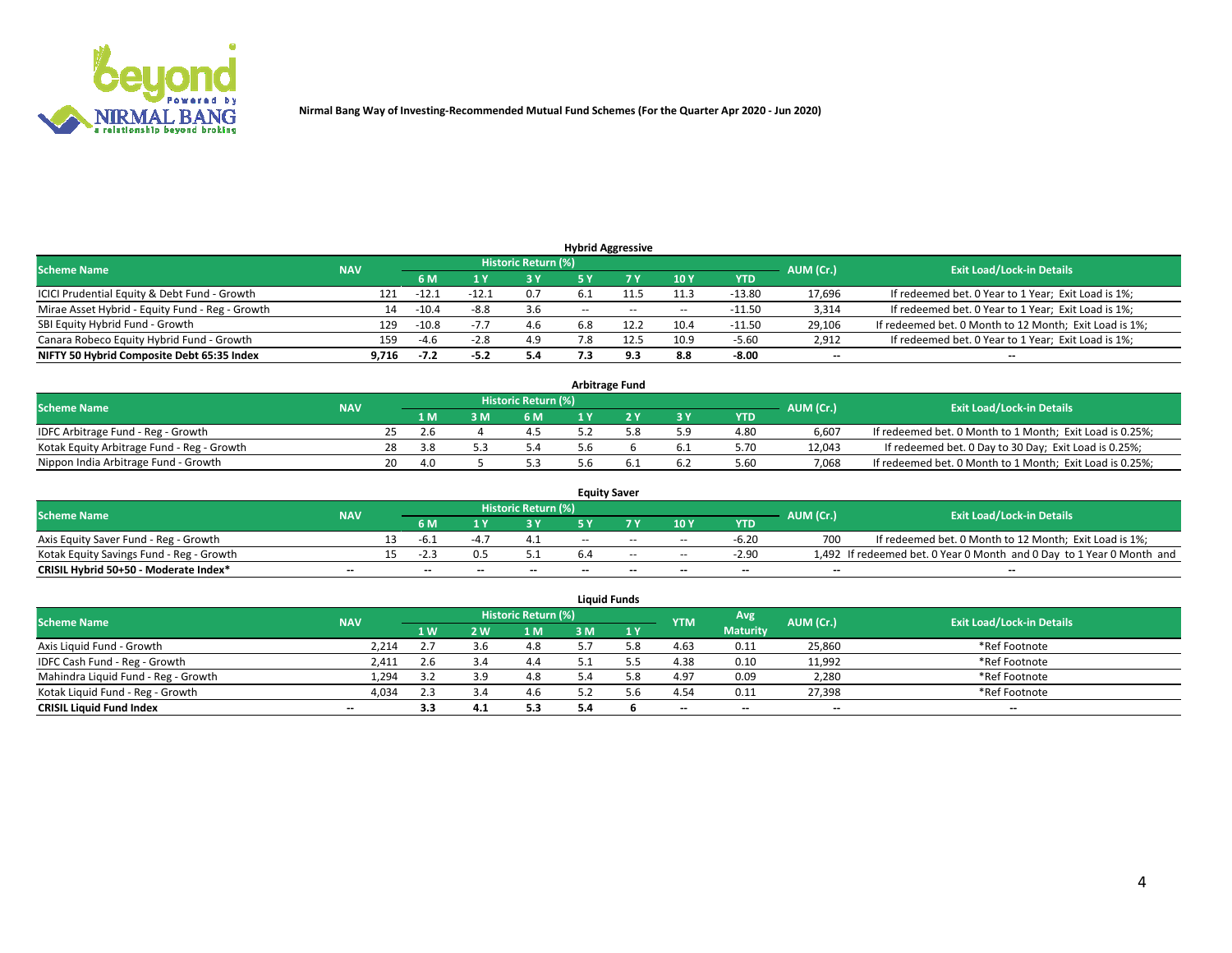

| <b>Ultra Short Fund</b>                       |            |      |     |                     |            |        |                          |                          |           |                                  |  |  |  |
|-----------------------------------------------|------------|------|-----|---------------------|------------|--------|--------------------------|--------------------------|-----------|----------------------------------|--|--|--|
| <b>Scheme Name</b>                            | <b>NAV</b> |      |     | Historic Return (%) |            |        | <b>YTM</b>               | Avg                      | AUM (Cr.) | <b>Exit Load/Lock-in Details</b> |  |  |  |
|                                               |            | 1 M  |     | 6 M                 |            |        |                          | <b>Maturity</b>          |           |                                  |  |  |  |
| IDFC Ultra Short Term Fund - Reg - Growth     |            | 11.4 |     | 7.1                 |            | $- -$  | 5.57                     | 0.45                     | 4,709     | Nil                              |  |  |  |
| Sundaram Ultra Short Term Fund - Reg - Growth |            | '.b  |     |                     | $\sim$ $-$ | $\sim$ | 5.01                     | 0.42                     | 323       | Nil                              |  |  |  |
| L&T Ultra Short Term Fund - Growth            | 33.        | 11.8 |     |                     |            |        | 5.73                     | 0.54                     | 1,616     | Nil                              |  |  |  |
| <b>NIFTY Ultra Short Duration Debt Index</b>  | 4,116      | 8.8  | 7.5 | 6.8                 |            |        | $\overline{\phantom{a}}$ | $\overline{\phantom{a}}$ | $-$       | $\sim$                           |  |  |  |

| <b>Money Market Fund</b>                         |                          |      |     |                     |     |           |                          |                 |           |                                  |  |  |  |
|--------------------------------------------------|--------------------------|------|-----|---------------------|-----|-----------|--------------------------|-----------------|-----------|----------------------------------|--|--|--|
| <b>Scheme Name</b>                               | <b>NAV</b>               |      |     | Historic Return (%) |     |           | <b>YTM</b>               | Avg             | AUM (Cr.) | <b>Exit Load/Lock-in Details</b> |  |  |  |
|                                                  |                          | 1 M  |     | 6 M                 |     | <b>3Y</b> |                          | <b>Maturity</b> |           |                                  |  |  |  |
| Aditya Birla Sun Life Money Manager Fund - Reg - | 274                      | 14.2 | 9.7 | 7.9                 | 7.9 | 7.8       | 6.16                     | 0.69            | 8,222     | Nil                              |  |  |  |
| Growth                                           |                          |      |     |                     |     |           |                          |                 |           |                                  |  |  |  |
| Nippon India Money Market Fund - Growth          | 3,082                    | 11.3 | 8.5 |                     |     |           | 5.72                     | 0.46            | 4,136     | Nil                              |  |  |  |
| <b>CRISIL Liquid Fund Index</b>                  | $\overline{\phantom{a}}$ | 5.3  | 5.4 | 5.5                 |     | $- -$     | $\overline{\phantom{a}}$ | $\sim$          | $-$       | $\overline{\phantom{a}}$         |  |  |  |

| <b>Short Term Fund</b>                          |            |    |      |      |                     |      |     |            |                 |           |                                  |  |  |
|-------------------------------------------------|------------|----|------|------|---------------------|------|-----|------------|-----------------|-----------|----------------------------------|--|--|
| <b>Scheme Name</b>                              | <b>NAV</b> |    |      |      | Historic Return (%) |      |     | <b>YTM</b> | Avg             | AUM (Cr.) | <b>Exit Load/Lock-in Details</b> |  |  |
|                                                 |            |    | 1 M  | 3 M  | 6 <sub>M</sub>      |      |     |            | <b>Maturity</b> |           |                                  |  |  |
| Axis Short Term Fund - Growth                   |            | 23 | 21.1 | 10.6 | 9.4                 | 10.1 | 7.9 | 7.04       | 2.90            | 5,560     | Nil                              |  |  |
| HDFC Short Term Debt Fund - Growth              |            |    | 23.3 |      | 9.4                 | 10.3 |     | 7.81       | 3.36            | 11,000    | Nil                              |  |  |
| IDFC Bond Fund - Short Term Plan - Reg - Growth |            |    | 22.8 | 11.2 | 9.2                 | 9.9  |     | 6.73       | 2.28            | 11,459    | Nil                              |  |  |
| Kotak Bond Short Term Fund - Reg - Growth       |            | 39 | 18.3 | 9.8  |                     |      |     | 6.92       | 2.73            | 9,928     | Nil                              |  |  |
| L&T Short Term Bond Fund - Reg - Growth         |            | 20 | 20.6 | 13.3 | 10.4                | 10.3 |     | 6.12       | 2.68            | 4,422     | Nil                              |  |  |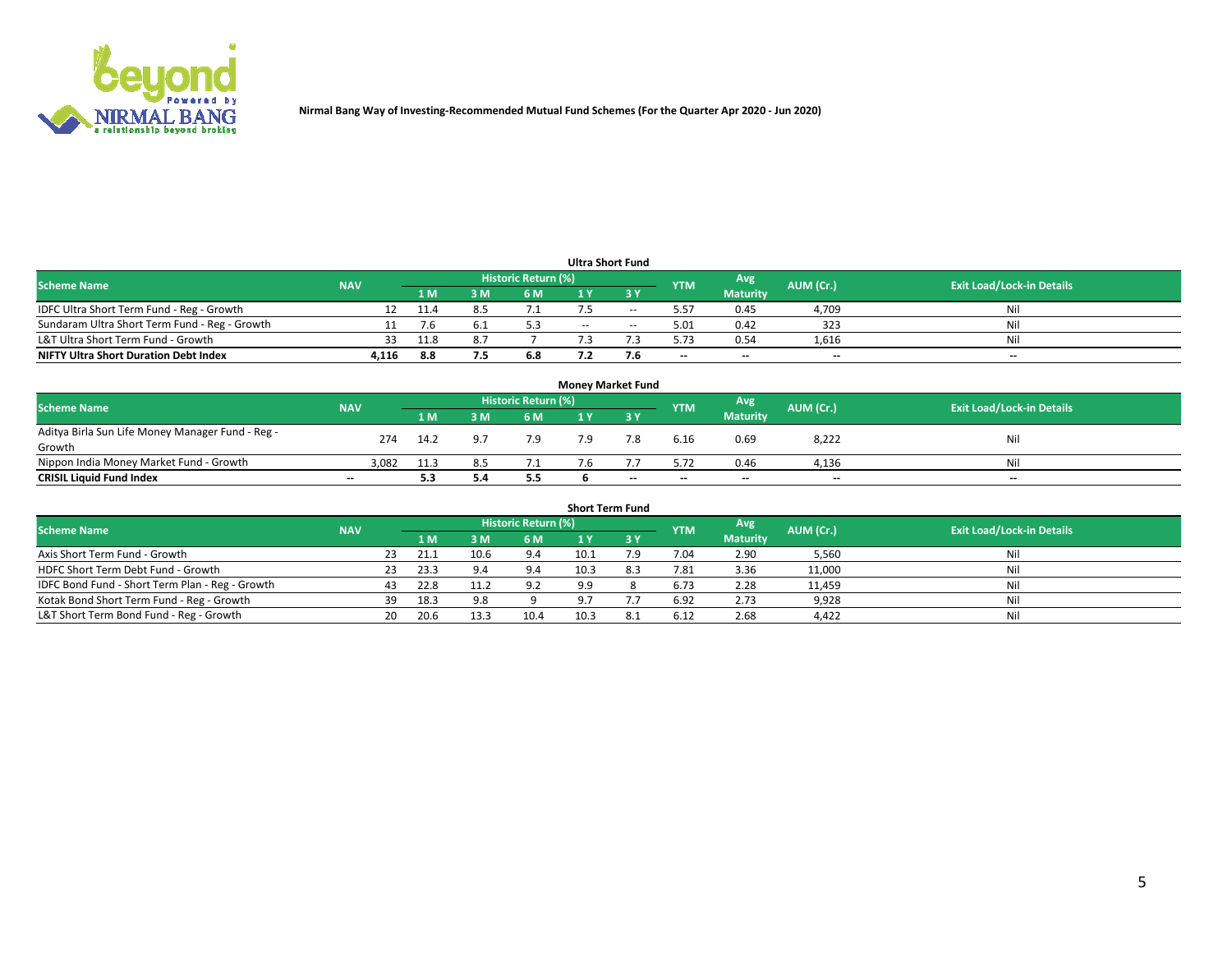

| <b>Low Duration Fund</b>                  |            |      |     |                            |  |  |            |                 |           |                                  |  |  |  |  |
|-------------------------------------------|------------|------|-----|----------------------------|--|--|------------|-----------------|-----------|----------------------------------|--|--|--|--|
| <b>Scheme Name</b>                        | <b>NAV</b> |      |     | <b>Historic Return (%)</b> |  |  | <b>YTM</b> | Avg             | AUM (Cr.) | <b>Exit Load/Lock-in Details</b> |  |  |  |  |
|                                           |            | 1 M  | 3 M | 6 M                        |  |  |            | <b>Maturity</b> |           |                                  |  |  |  |  |
| Axis Treasury Advantage Fund - Growth     | 2,294      | ذ.15 |     |                            |  |  | 6.26       | 1.03            | 4,625     | Nil                              |  |  |  |  |
| Canara Robeco Savings Fund - Reg - Growth |            | 13.2 |     |                            |  |  | 5.47       | 0.81            | 889       | Nil                              |  |  |  |  |
| IDFC Low Duration Fund - Reg - Growth     | 29         | 12.7 |     | ـ .                        |  |  | 5.72       | 1.19            | 4,045     | Nil                              |  |  |  |  |

| <b>Banking &amp; PSU Bond Funds</b>            |            |      |      |                     |      |  |            |                 |           |                                  |  |  |  |
|------------------------------------------------|------------|------|------|---------------------|------|--|------------|-----------------|-----------|----------------------------------|--|--|--|
| <b>Scheme Name</b>                             | <b>NAV</b> |      |      | Historic Return (%) |      |  | <b>YTM</b> | Avg             | AUM (Cr.) | <b>Exit Load/Lock-in Details</b> |  |  |  |
|                                                |            | l M  |      | 6 M                 |      |  |            | <b>Maturity</b> |           |                                  |  |  |  |
| Axis Banking & PSU Debt Fund - Growth          | 1.956      | 22.3 | 10.8 |                     | 10.2 |  | 6.44       | 2.20            | 13,709    | Nil                              |  |  |  |
| Kotak Banking and PSU Debt Fund - Reg - Growth | 48         | 22.4 |      | 9.4                 | 10.6 |  | 7.13       | 3.68            | 5.528     | Nil                              |  |  |  |
| IDFC Banking & PSU Debt Fund - Reg - Growth    |            | 25.6 |      | 10.5                |      |  | 6.6        | 2.93            | 13.956    | Nil                              |  |  |  |

| <b>Corporate Bond Funds</b>                         |            |      |      |                     |     |  |            |                 |           |                                                         |  |  |  |  |
|-----------------------------------------------------|------------|------|------|---------------------|-----|--|------------|-----------------|-----------|---------------------------------------------------------|--|--|--|--|
| <b>Scheme Name</b>                                  | <b>NAV</b> |      |      | Historic Return (%) |     |  | <b>YTM</b> | Avg             | AUM (Cr.) | <b>Exit Load/Lock-in Details</b>                        |  |  |  |  |
|                                                     |            | 1 M  | የ M  | 6 M                 |     |  |            | <b>Maturity</b> |           |                                                         |  |  |  |  |
| ICICI Prudential Corporate Bond Fund - Reg - Growth |            | 22.8 |      | 10                  |     |  | 7.13       | 3.37            | 11,860    | Nil                                                     |  |  |  |  |
| L&T Triple Ace Bond Fund - Reg - Growth             |            | 31.5 | 14.7 | 14.2                |     |  | 7.26       | 7.75            | 3,314     | If redeemed bet. 0 Month to 3 Month; Exit Load is 0.5%; |  |  |  |  |
| Kotak Corporate Bond Fund - Std - Growth            | 2.744      | 18.3 |      | 8.1                 | ∗ ۵ |  | 6.7        | 1.49            | 4.032     | Nil                                                     |  |  |  |  |

| <b>Credit Risk Fund</b>                           |            |  |      |      |                     |     |     |            |                 |           |                                                                       |  |  |  |
|---------------------------------------------------|------------|--|------|------|---------------------|-----|-----|------------|-----------------|-----------|-----------------------------------------------------------------------|--|--|--|
| <b>Scheme Name</b>                                | <b>NAV</b> |  |      |      | Historic Return (%) |     |     | <b>YTM</b> | Avg             | AUM (Cr.) | <b>Exit Load/Lock-in Details</b>                                      |  |  |  |
|                                                   |            |  | 1 M. | ៵៳   | 6 M                 | 1 Y | 73Y |            | <b>Maturity</b> |           |                                                                       |  |  |  |
| <b>ICICI Prudential Credit Risk Fund - Growth</b> |            |  | 13.4 |      | 6.3                 | 8.7 |     | 9.37       | 1.59            | 7,956     | If redeemed bet. 0 Year to 1 Year; Exit Load is 1%;                   |  |  |  |
| Kotak Credit Risk Fund - Reg - Growth             |            |  | 19.2 | -6.9 |                     |     |     | 11.16      | 2.62            |           | 2,662 If redeemed bet. 0 Year 0 Month and 0 Day to 1 Year 0 Month and |  |  |  |
|                                                   |            |  |      |      |                     |     |     |            |                 |           | If redeemed bet. 0 Month to 12 Month; Exit Load is 3%; If             |  |  |  |
| SBI Credit Risk Fund - Growth                     |            |  | 19.5 |      | 6.2                 | 6.7 |     | 9.14       | 2.55            | 4,149     | redeemed bet. 12 Month to 24 Month; Exit Load is 1.5%; If             |  |  |  |
|                                                   |            |  |      |      |                     |     |     |            |                 |           | redeemed bet. 24 Month to 36 Month; Exit Load is 0.75%;               |  |  |  |